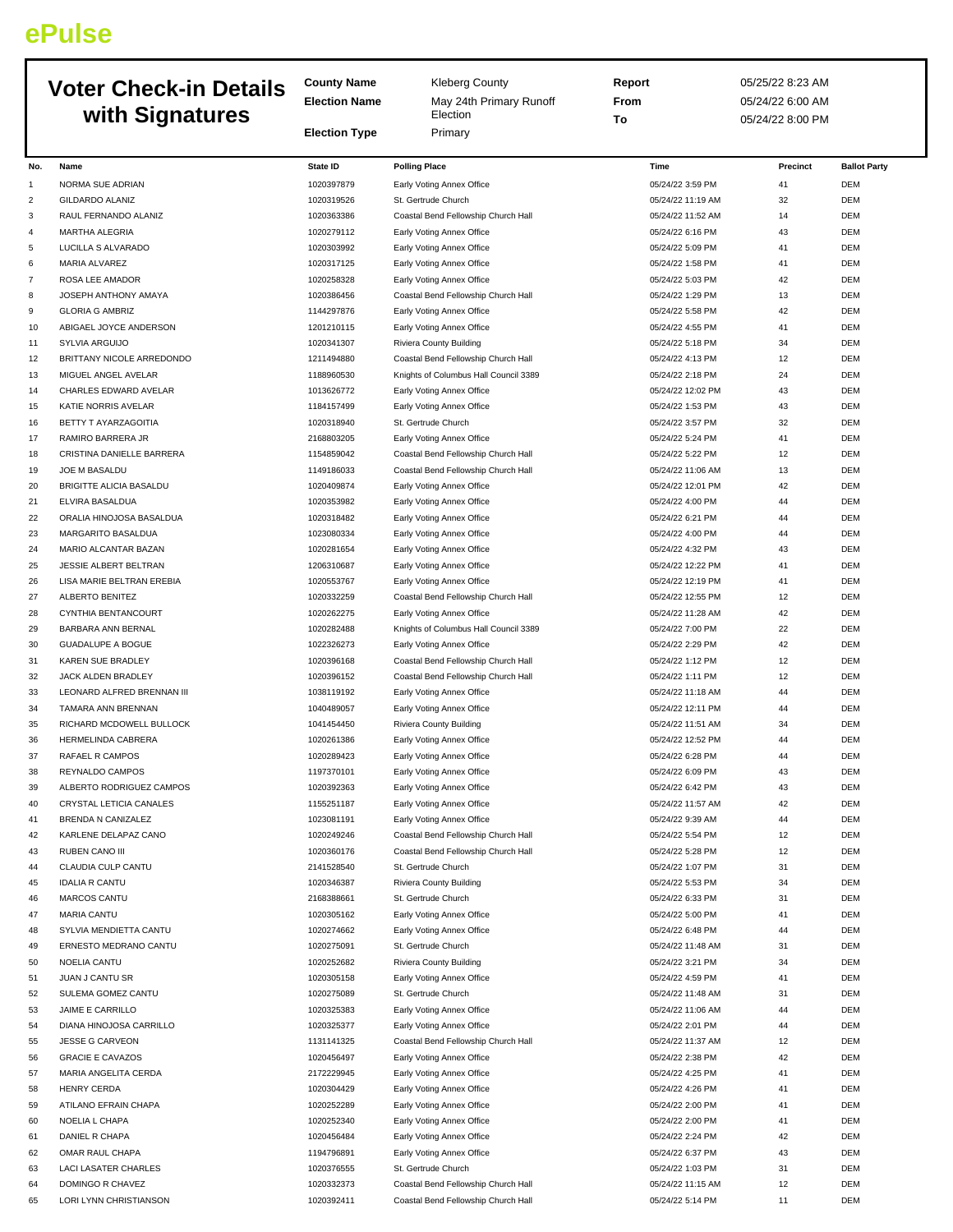| No. | Name                         | State ID   | <b>Polling Place</b>                  | Time              | Precinct | <b>Ballot Party</b> |
|-----|------------------------------|------------|---------------------------------------|-------------------|----------|---------------------|
| 66  | REYMUNDO B CISNEROS          | 1020304163 | Early Voting Annex Office             | 05/24/22 1:56 PM  | 42       | <b>DEM</b>          |
| 67  | JONATHAN REY CISNEROS        | 2171607005 | Early Voting Annex Office             | 05/24/22 1:56 PM  | 42       | <b>DEM</b>          |
|     |                              | 1021002143 |                                       |                   |          |                     |
| 68  | LEE WILLIAM CLAPP            |            | Knights of Columbus Hall Council 3389 | 05/24/22 6:25 PM  | 22       | DEM                 |
| 69  | SOCORRO JUDITH MEDINA CLAPP  | 1214026025 | Knights of Columbus Hall Council 3389 | 05/24/22 6:24 PM  | 22       | <b>DEM</b>          |
| 70  | LISA COLUNGA                 | 1020366591 | Early Voting Annex Office             | 05/24/22 6:04 PM  | 41       | <b>DEM</b>          |
| 71  | APRIL ANN CONKEY             | 1041212270 | Knights of Columbus Hall Council 3389 | 05/24/22 3:07 PM  | 21       | <b>DEM</b>          |
| 72  | ANDREW PAUL CONKEY           | 1041212289 | Knights of Columbus Hall Council 3389 | 05/24/22 4:01 PM  | 21       | <b>DEM</b>          |
| 73  | LUCINDA S CONTRERAS          | 1020306922 | Knights of Columbus Hall Council 3389 | 05/24/22 8:22 AM  | 22       | <b>DEM</b>          |
| 74  | LAURIE LEIGH CORONA          | 1020361319 | Coastal Bend Fellowship Church Hall   | 05/24/22 6:09 PM  | 14       | DEM                 |
|     |                              |            |                                       |                   |          |                     |
| 75  | NORMA BAZAN CORONA           | 1020263874 | Early Voting Annex Office             | 05/24/22 12:23 PM | 42       | <b>DEM</b>          |
| 76  | SARA RAQUEL CORONA           | 2165859413 | Early Voting Annex Office             | 05/24/22 5:50 PM  | 42       | <b>DEM</b>          |
| 77  | <b>CARLOS CORTEZ</b>         | 1020368767 | Early Voting Annex Office             | 05/24/22 5:01 PM  | 42       | <b>DEM</b>          |
| 78  | <b>OSCAR CORTEZ</b>          | 1020459141 | Early Voting Annex Office             | 05/24/22 2:25 PM  | 43       | <b>DEM</b>          |
| 79  | MIGUEL CORTEZ                | 1020273047 | St. Gertrude Church                   | 05/24/22 1:47 PM  | 31       | <b>DEM</b>          |
| 80  | SANDRA CORTEZ                | 1020273052 | St. Gertrude Church                   | 05/24/22 1:49 PM  | 31       | <b>DEM</b>          |
|     |                              |            |                                       |                   |          |                     |
| 81  | BRIAN EVERETT COUFAL         | 1020300263 | Knights of Columbus Hall Council 3389 | 05/24/22 7:46 AM  | 21       | <b>DEM</b>          |
| 82  | <b>LOIS M CRAIG</b>          | 1020292083 | St. Gertrude Church                   | 05/24/22 3:57 PM  | 32       | <b>DEM</b>          |
| 83  | ROSA ANNA CRUZ               | 1020261364 | Early Voting Annex Office             | 05/24/22 5:47 PM  | 42       | <b>DEM</b>          |
| 84  | <b>CINDIA S CUELLAR</b>      | 1040460207 | St. Gertrude Church                   | 05/24/22 5:30 PM  | 32       | <b>DEM</b>          |
| 85  | <b>GUADALUPE CUEVAS</b>      | 1020274529 | St. Gertrude Church                   | 05/24/22 10:18 AM | 31       | <b>DEM</b>          |
| 86  | LUIS A CURIEL                | 1020245176 | St. Gertrude Church                   | 05/24/22 5:51 PM  | 32       | <b>DEM</b>          |
|     |                              |            |                                       |                   |          |                     |
| 87  | BENJAMIN R DE LA PAZ         | 2123188937 | St. Gertrude Church                   | 05/24/22 12:43 PM | 33       | <b>DEM</b>          |
| 88  | ELOY DELAPAZ                 | 2176512720 | Early Voting Annex Office             | 05/24/22 5:34 PM  | 42       | <b>DEM</b>          |
| 89  | LEONEL DELAPAZ JR            | 1020265722 | Early Voting Annex Office             | 05/24/22 6:38 PM  | 43       | <b>DEM</b>          |
| 90  | MONICA LAMAR DELAPAZ         | 1020289786 | Early Voting Annex Office             | 05/24/22 6:38 PM  | 43       | <b>DEM</b>          |
| 91  | ADRIANA DELAPAZ              | 1020247778 | Coastal Bend Fellowship Church Hall   | 05/24/22 7:07 AM  | 14       | <b>DEM</b>          |
|     |                              |            |                                       |                   | 34       |                     |
| 92  | MARIA TERESITA DELAPAZ       | 1020341686 | Riviera County Building               | 05/24/22 2:23 PM  |          | <b>DEM</b>          |
| 93  | RAMON DELAPAZ                | 1020343537 | St. Gertrude Church                   | 05/24/22 9:07 AM  | 33       | <b>DEM</b>          |
| 94  | ARTURO LONGORIA DELAROSA     | 1020341746 | Riviera County Building               | 05/24/22 11:46 AM | 34       | <b>DEM</b>          |
| 95  | ARMANDO LONGORIA DELAROSA    | 1020341733 | Riviera County Building               | 05/24/22 11:46 AM | 34       | <b>DEM</b>          |
| 96  | CRYSTAL SAAVEDRA DELBOSQUE   | 1020942799 | Coastal Bend Fellowship Church Hall   | 05/24/22 9:21 AM  | 12       | <b>DEM</b>          |
| 97  | SANDRA MENDIETTA DELEON      | 1208211293 | Early Voting Annex Office             | 05/24/22 2:32 PM  | 43       | <b>DEM</b>          |
|     |                              |            |                                       |                   |          |                     |
| 98  | JOSEFA DELEON                | 1020285493 | Early Voting Annex Office             | 05/24/22 8:23 AM  | 43       | <b>DEM</b>          |
| 99  | SIARRA ALYSSE DELEON         | 2137009758 | Early Voting Annex Office             | 05/24/22 2:32 PM  | 43       | <b>DEM</b>          |
| 100 | DANAE DURIO DIANA            | 1026848726 | Riviera County Building               | 05/24/22 9:09 AM  | 34       | <b>DEM</b>          |
| 101 | LAWRENCE GARDNER DIANA       | 1040439477 | Riviera County Building               | 05/24/22 4:39 PM  | 34       | <b>DEM</b>          |
| 102 | JORDAN LUCAS DIAZ            | 1073395956 | Early Voting Annex Office             | 05/24/22 11:57 AM | 42       | <b>DEM</b>          |
| 103 | SAMANTHA J DRUMMOND          | 1181987998 | Coastal Bend Fellowship Church Hall   | 05/24/22 9:08 AM  | 11       | <b>DEM</b>          |
|     |                              |            |                                       |                   |          |                     |
| 104 | ZINA ASANETTE DURAN          | 1020257187 | Early Voting Annex Office             | 05/24/22 8:22 AM  | 42       | <b>DEM</b>          |
| 105 | VANESSA LYNN ECHOLS          | 2125312801 | St. Gertrude Church                   | 05/24/22 5:08 PM  | 31       | <b>DEM</b>          |
| 106 | <b>KRYSTAL MICHELE EMERY</b> | 1020406353 | Knights of Columbus Hall Council 3389 | 05/24/22 12:00 PM | 21       | <b>DEM</b>          |
| 107 | <b>FAUSTINO EREBIA JR</b>    | 1020258739 | Early Voting Annex Office             | 05/24/22 12:21 PM | 42       | <b>DEM</b>          |
| 108 | <b>JUAN MANUEL ESCOBAR</b>   | 1020236904 | St. Gertrude Church                   | 05/24/22 11:10 AM | 31       | <b>DEM</b>          |
|     |                              | 2140793386 |                                       | 05/24/22 12:31 PM | 34       | DEM                 |
| 109 | ELIAZAR ESPARZA              |            | Riviera County Building               |                   |          |                     |
| 110 | CINDY GARZA ESPINO           | 2161562532 | Early Voting Annex Office             | 05/24/22 6:44 PM  | 42       | <b>DEM</b>          |
| 111 | ALBERT S ESPINO              | 2133358035 | Early Voting Annex Office             | 05/24/22 6:42 PM  | 42       | <b>DEM</b>          |
| 112 | ERIN KASSIDY ESPINO          | 2161285216 | Early Voting Annex Office             | 05/24/22 6:29 PM  | 42       | <b>DEM</b>          |
| 113 | <b>GILBERTO C FIGUEROA</b>   | 1051073303 | Early Voting Annex Office             | 05/24/22 2:40 PM  | 43       | <b>DEM</b>          |
| 114 | <b>EVANGELINA FLORES</b>     | 1020292792 | Knights of Columbus Hall Council 3389 | 05/24/22 6:15 PM  | 23       | DEM                 |
| 115 | MANUEL C FLORES JR           | 1206329294 | St. Gertrude Church                   | 05/24/22 11:58 AM | 31       | DEM                 |
|     |                              |            |                                       |                   |          |                     |
| 116 | <b>JUAN FLORES</b>           | 1183576623 | Early Voting Annex Office             | 05/24/22 5:53 PM  | 42       | <b>DEM</b>          |
| 117 | JAMES HORACE GADDIS          | 1181005550 | Knights of Columbus Hall Council 3389 | 05/24/22 11:02 AM | 21       | <b>DEM</b>          |
| 118 | <b>BETTY H GADDIS</b>        | 1020346829 | Knights of Columbus Hall Council 3389 | 05/24/22 11:03 AM | 21       | <b>DEM</b>          |
| 119 | RENE DAVID GARCIA            | 1020281919 | Early Voting Annex Office             | 05/24/22 2:26 PM  | 43       | DEM                 |
| 120 | JOSE ARTURO GARCIA           | 1020286779 | Early Voting Annex Office             | 05/24/22 11:30 AM | 43       | <b>DEM</b>          |
|     |                              | 1020253616 | Coastal Bend Fellowship Church Hall   |                   | 13       | DEM                 |
| 121 | ALBERT GARCIA                |            |                                       | 05/24/22 5:25 PM  |          |                     |
| 122 | BELEN MUNOZ GARCIA           | 1060197147 | Riviera County Building               | 05/24/22 1:01 PM  | 34       | <b>DEM</b>          |
| 123 | <b>CATALINA GARCIA</b>       | 1020343730 | Riviera County Building               | 05/24/22 4:31 PM  | 34       | <b>DEM</b>          |
| 124 | NERISA LIZETT GARCIA         | 2153507993 | Early Voting Annex Office             | 05/24/22 6:39 PM  | 42       | <b>DEM</b>          |
| 125 | <b>EDNA GARCIA</b>           | 1020252567 | Coastal Bend Fellowship Church Hall   | 05/24/22 11:14 AM | 13       | DEM                 |
| 126 | <b>GRACE GARZA GARCIA</b>    | 1020281285 | Early Voting Annex Office             | 05/24/22 6:31 PM  | 43       | <b>DEM</b>          |
|     |                              |            |                                       |                   | 44       | DEM                 |
| 127 | ABRAHAM GARCIA               | 1020300011 | Early Voting Annex Office             | 05/24/22 4:48 PM  |          |                     |
| 128 | YOLANDA GARCIA               | 1020286798 | Early Voting Annex Office             | 05/24/22 11:30 AM | 43       | <b>DEM</b>          |
| 129 | EMILIO HUMBERTO GARCIA       | 1020253208 | Coastal Bend Fellowship Church Hall   | 05/24/22 4:53 PM  | 14       | <b>DEM</b>          |
| 130 | DOLORES JEAN GARCIA          | 1020271873 | Knights of Columbus Hall Council 3389 | 05/24/22 1:02 PM  | 21       | <b>DEM</b>          |
| 131 | DENI KEVIN GARRETT           | 1020299795 | Early Voting Annex Office             | 05/24/22 1:18 PM  | 44       | <b>DEM</b>          |
| 132 | LARRY ELDER GARZA            | 1020316452 | Knights of Columbus Hall Council 3389 | 05/24/22 6:01 PM  | 24       | <b>DEM</b>          |
|     |                              | 1020300285 |                                       | 05/24/22 7:22 AM  |          | <b>DEM</b>          |
| 133 | <b>GLENDA GARZA</b>          |            | Early Voting Annex Office             |                   | 44       |                     |
| 134 | RAY A GARZA                  | 2142774967 | St. Gertrude Church                   | 05/24/22 5:49 PM  | 33       | DEM                 |
| 135 | NERIO LAWRENCE GARZA         | 1020458524 | Knights of Columbus Hall Council 3389 | 05/24/22 6:01 PM  | 24       | DEM                 |
| 136 | <b>JUAN GARZA</b>            | 2133615434 | Early Voting Annex Office             | 05/24/22 6:07 PM  | 43       | <b>DEM</b>          |
| 137 | JOSE ANGEL GARZA JR          | 1020319831 | St. Gertrude Church                   | 05/24/22 12:26 PM | 32       | <b>DEM</b>          |
| 138 | OSCAR PEREZ GARZA            | 1020242292 | Coastal Bend Fellowship Church Hall   | 05/24/22 3:58 PM  | 14       | <b>DEM</b>          |
| 139 | NORMA GARZA                  | 1020248338 | Coastal Bend Fellowship Church Hall   | 05/24/22 4:25 PM  | 11       | <b>DEM</b>          |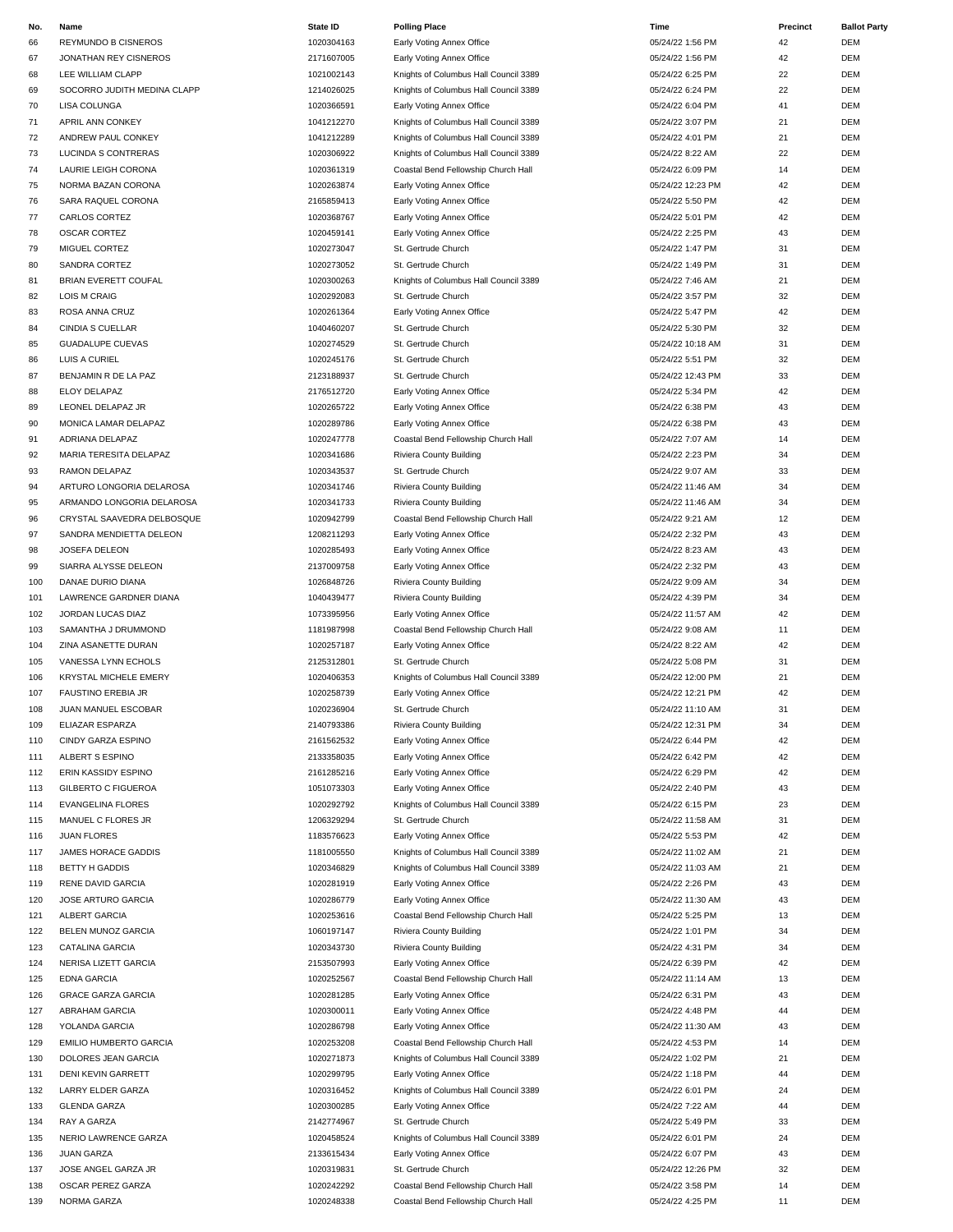| No. | Name                         | <b>State ID</b> | <b>Polling Place</b>                  | Time              | Precinct | <b>Ballot Party</b> |
|-----|------------------------------|-----------------|---------------------------------------|-------------------|----------|---------------------|
| 140 | JOSE G GARZA JR              | 1020333574      | Knights of Columbus Hall Council 3389 | 05/24/22 11:04 AM | 21       | <b>DEM</b>          |
| 141 | PORFIRIA AURORA GARZA        | 1164307094      | Knights of Columbus Hall Council 3389 | 05/24/22 6:00 PM  | 24       | <b>DEM</b>          |
| 142 | CODY GARZA                   | 1020415260      | Early Voting Annex Office             | 05/24/22 6:11 PM  | 44       | <b>DEM</b>          |
|     |                              |                 |                                       |                   |          |                     |
| 143 | CORANDO C GARZA              | 1020300271      | Early Voting Annex Office             | 05/24/22 7:23 AM  | 44       | <b>DEM</b>          |
| 144 | ADRIANA LETICIA GARZA        | 1038141618      | St. Gertrude Church                   | 05/24/22 11:58 AM | 31       | <b>DEM</b>          |
| 145 | <b>DELMA GARZA</b>           | 1020320414      | St. Gertrude Church                   | 05/24/22 12:26 PM | 32       | <b>DEM</b>          |
| 146 | ERNEST G GARZA JR            | 1019703139      | Early Voting Annex Office             | 05/24/22 5:31 PM  | 43       | <b>DEM</b>          |
| 147 | LANA BROOKE GILLESPIE        | 2137892507      | Knights of Columbus Hall Council 3389 | 05/24/22 4:06 PM  | 24       | <b>DEM</b>          |
| 148 | AURORA MONA GOMEZ            | 1020322538      | <b>Riviera County Building</b>        | 05/24/22 1:52 PM  | 34       | <b>DEM</b>          |
|     |                              |                 |                                       |                   |          |                     |
| 149 | NORA GOMEZ                   | 2153603637      | Early Voting Annex Office             | 05/24/22 5:20 PM  | 42       | <b>DEM</b>          |
| 150 | <b>BALDEMAR V GONZALES</b>   | 1020257016      | Coastal Bend Fellowship Church Hall   | 05/24/22 6:45 PM  | 14       | <b>DEM</b>          |
| 151 | <b>GUSTAVO GONZALEZ</b>      | 1020358450      | St. Gertrude Church                   | 05/24/22 10:27 AM | 31       | <b>DEM</b>          |
| 152 | EVA LINDA GONZALEZ           | 1020294740      | Early Voting Annex Office             | 05/24/22 1:53 PM  | 44       | <b>DEM</b>          |
| 153 | BENJAMIN LAMAR GONZALEZ      | 1198307845      | St. Gertrude Church                   | 05/24/22 5:22 PM  | 31       | <b>DEM</b>          |
| 154 | ANGEL RAMIREZ GONZALEZ JR    | 1020285331      | Coastal Bend Fellowship Church Hall   | 05/24/22 2:15 PM  | 12       | <b>DEM</b>          |
| 155 | ROLANDO GONZALEZ             | 1014582886      | Coastal Bend Fellowship Church Hall   | 05/24/22 5:29 PM  | 11       | <b>DEM</b>          |
|     |                              |                 |                                       |                   |          |                     |
| 156 | RUBEN GONZALEZ               | 2002690509      | Early Voting Annex Office             | 05/24/22 2:02 PM  | 43       | <b>DEM</b>          |
| 157 | ANDRES J GONZALEZ            | 1020389816      | Coastal Bend Fellowship Church Hall   | 05/24/22 4:24 PM  | 12       | <b>DEM</b>          |
| 158 | <b>GILBERTO G GONZALEZ</b>   | 1020294738      | Early Voting Annex Office             | 05/24/22 1:53 PM  | 44       | <b>DEM</b>          |
| 159 | KATHLEEN EVELYN GRAY         | 1155371774      | Ricardo Community Senior Center       | 05/24/22 4:21 PM  | 35       | <b>DEM</b>          |
| 160 | REBECCA SUE GREIF            | 1020299091      | Coastal Bend Fellowship Church Hall   | 05/24/22 12:22 PM | 14       | <b>DEM</b>          |
|     | MICHAEL ANTHONY GRIGSBY      | 1020320595      | St. Gertrude Church                   | 05/24/22 3:27 PM  | 32       | <b>DEM</b>          |
| 161 |                              |                 |                                       |                   |          |                     |
| 162 | <b>DEANNA M GUERRA</b>       | 1042121490      | Early Voting Annex Office             | 05/24/22 4:41 PM  | 42       | <b>DEM</b>          |
| 163 | <b>BENITO GUERRA</b>         | 1020253663      | Coastal Bend Fellowship Church Hall   | 05/24/22 5:53 PM  | 13       | <b>DEM</b>          |
| 164 | SARITA GARCIA GUERRA         | 1020253692      | Coastal Bend Fellowship Church Hall   | 05/24/22 5:53 PM  | 13       | <b>DEM</b>          |
| 165 | VICTORIA GUERRERO            | 1020466089      | Early Voting Annex Office             | 05/24/22 10:09 AM | 41       | <b>DEM</b>          |
| 166 | GERARDO UVALLE GUEVARA       | 1020466378      | Early Voting Annex Office             | 05/24/22 3:53 PM  | 43       | <b>DEM</b>          |
| 167 | SAN JUANITA GUTIERREZ        | 1167320550      | Early Voting Annex Office             | 05/24/22 5:45 PM  | 43       | <b>DEM</b>          |
|     |                              |                 |                                       |                   |          |                     |
| 168 | JOSE M GUTIERREZ             | 2141424044      | Early Voting Annex Office             | 05/24/22 11:29 AM | 42       | <b>DEM</b>          |
| 169 | SARAH ANN GUZMAN             | 1060375488      | St. Gertrude Church                   | 05/24/22 5:25 PM  | 31       | <b>DEM</b>          |
| 170 | RICHARD ERIC HARTWIG         | 1020317796      | Knights of Columbus Hall Council 3389 | 05/24/22 1:04 PM  | 24       | <b>DEM</b>          |
| 171 | MARIA ELSA HELMS             | 1148491595      | Knights of Columbus Hall Council 3389 | 05/24/22 6:34 PM  | 24       | <b>DEM</b>          |
| 172 | PEDRO HERNANDEZ              | 1020261075      | Early Voting Annex Office             | 05/24/22 11:32 AM | 42       | <b>DEM</b>          |
| 173 | YOLANDA RAMIREZ HERNANDEZ    | 1134500264      | Early Voting Annex Office             | 05/24/22 2:52 PM  | 42       | <b>DEM</b>          |
| 174 | ALLIE HERNANDEZ              | 1020405486      | Early Voting Annex Office             | 05/24/22 11:32 AM | 42       | <b>DEM</b>          |
|     |                              |                 |                                       |                   |          |                     |
| 175 | <b>JESUS HERNANDEZ</b>       | 2143741286      | Early Voting Annex Office             | 05/24/22 4:42 PM  | 41       | <b>DEM</b>          |
| 176 | VERONICA HERNANDEZ-GARZA     | 1020462640      | St. Gertrude Church                   | 05/24/22 5:49 PM  | 33       | <b>DEM</b>          |
| 177 | <b>IRMA YBARRA HERRERA</b>   | 1020319638      | St. Gertrude Church                   | 05/24/22 1:47 PM  | 32       | <b>DEM</b>          |
| 178 | ORALIA HERRERA               | 1020277864      | Coastal Bend Fellowship Church Hall   | 05/24/22 5:14 PM  | 11       | <b>DEM</b>          |
| 179 | DAVID GLENN HEWITT           | 1020354050      | Knights of Columbus Hall Council 3389 | 05/24/22 3:22 PM  | 21       | <b>DEM</b>          |
| 180 | ELSA HINOJOSA                | 1020244621      | Coastal Bend Fellowship Church Hall   | 05/24/22 9:55 AM  | 11       | <b>DEM</b>          |
|     |                              |                 |                                       |                   |          |                     |
| 181 | JOSEFA HINOJOSA              | 1020261546      | Early Voting Annex Office             | 05/24/22 10:52 AM | 42       | <b>DEM</b>          |
| 182 | ERNESTO FRANCISCO HINOJOSA   | 1020242864      | Coastal Bend Fellowship Church Hall   | 05/24/22 9:54 AM  | 11       | <b>DEM</b>          |
| 183 | <b>IGNACIO J HINOJOSA</b>    | 1021904402      | Early Voting Annex Office             | 05/24/22 10:57 AM | 42       | <b>DEM</b>          |
| 184 | MARCO OCTAVIO INIGUEZ        | 1023087809      | Early Voting Annex Office             | 05/24/22 9:40 AM  | 44       | <b>DEM</b>          |
| 185 | ROBERTO GARZA ISASSI         | 1020301939      | Early Voting Annex Office             | 05/24/22 11:28 AM | 41       | <b>DEM</b>          |
| 186 | DALIA MONTOYA ISASSI         | 1020301941      | Early Voting Annex Office             | 05/24/22 11:26 AM | 41       | <b>DEM</b>          |
|     |                              |                 |                                       |                   | 43       | <b>DEM</b>          |
| 187 | HARLIE MARIE ISASSI-GARZA    | 1141532050      | Early Voting Annex Office             | 05/24/22 5:30 PM  |          |                     |
| 188 | <b>GRACIELA M JAIME</b>      | 1020331950      | Coastal Bend Fellowship Church Hall   | 05/24/22 1:05 PM  | 12       | <b>DEM</b>          |
| 189 | JESSE J JAIME                | 1020464086      | Coastal Bend Fellowship Church Hall   | 05/24/22 1:06 PM  | 12       | <b>DEM</b>          |
| 190 | JAMES ROBERT JONES           | 1020236201      | St. Gertrude Church                   | 05/24/22 1:32 PM  | 31       | <b>DEM</b>          |
| 191 | NADINE JONES                 | 1020236217      | St. Gertrude Church                   | 05/24/22 1:32 PM  | 31       | <b>DEM</b>          |
| 192 | BEVERLY JANE JORDAN          | 1020233783      | St. Gertrude Church                   | 05/24/22 4:44 PM  | 31       | <b>DEM</b>          |
| 193 | <b>SHARON CAMILE KEMP</b>    | 1114737653      | Coastal Bend Fellowship Church Hall   | 05/24/22 4:54 PM  | 11       | <b>DEM</b>          |
|     | JEREMIAH WAYNE KOENNING      | 1188091487      |                                       |                   |          |                     |
| 194 |                              |                 | Early Voting Annex Office             | 05/24/22 6:35 PM  | 41       | <b>DEM</b>          |
| 195 | <b>GABRIELA INEZ LARA</b>    | 2144199479      | Early Voting Annex Office             | 05/24/22 2:07 PM  | 43       | <b>DEM</b>          |
| 196 | VALENTINE LARA JR            | 1211420400      | Early Voting Annex Office             | 05/24/22 2:08 PM  | 43       | <b>DEM</b>          |
| 197 | <b>ISAIAH LARD</b>           | 2150165614      | Knights of Columbus Hall Council 3389 | 05/24/22 4:21 PM  | 21       | <b>DEM</b>          |
| 198 | <b>JESSICA FELICIA LERMA</b> | 2128865842      | Knights of Columbus Hall Council 3389 | 05/24/22 6:49 PM  | 24       | <b>DEM</b>          |
| 199 | DIAMANTINA LEYBA             | 1020265733      | Early Voting Annex Office             | 05/24/22 3:38 PM  | 43       | <b>DEM</b>          |
|     | ROSENDO LOERA                | 1020262117      | Coastal Bend Fellowship Church Hall   | 05/24/22 3:48 PM  | 12       | <b>DEM</b>          |
| 200 |                              |                 |                                       |                   |          |                     |
| 201 | REYNALDO LOERA               | 1020282426      | Early Voting Annex Office             | 05/24/22 6:39 PM  | 43       | <b>DEM</b>          |
| 202 | AMY LOERA                    | 2144481236      | Ricardo Community Senior Center       | 05/24/22 3:36 PM  | 35       | <b>DEM</b>          |
| 203 | REYMUNDO LOERA JR            | 1020263793      | Early Voting Annex Office             | 05/24/22 3:20 PM  | 42       | <b>DEM</b>          |
| 204 | MATILDE G LOERA              | 1020245499      | Early Voting Annex Office             | 05/24/22 5:46 PM  | 42       | <b>DEM</b>          |
| 205 | <b>MARY LOERA</b>            | 1020289888      | Early Voting Annex Office             | 05/24/22 5:48 PM  | 43       | <b>DEM</b>          |
| 206 | MAGDALENA LOERA              | 2133710098      | Early Voting Annex Office             | 05/24/22 6:26 PM  | 42       | <b>DEM</b>          |
|     |                              |                 |                                       |                   |          |                     |
| 207 | ADAM LOERA                   | 2161693174      | Ricardo Community Senior Center       | 05/24/22 3:36 PM  | 35       | <b>DEM</b>          |
| 208 | MARIA B LOERA                | 1020264799      | Early Voting Annex Office             | 05/24/22 6:00 PM  | 42       | <b>DEM</b>          |
| 209 | ALBERTO LOERA                | 1020290615      | Early Voting Annex Office             | 05/24/22 5:49 PM  | 43       | <b>DEM</b>          |
| 210 | NOE LONGORIA                 | 1020275456      | Early Voting Annex Office             | 05/24/22 10:59 AM | 43       | <b>DEM</b>          |
| 211 | BALERIO GARZA LOPEZ          | 1020246955      | Coastal Bend Fellowship Church Hall   | 05/24/22 6:24 PM  | 11       | <b>DEM</b>          |
| 212 | ROBERT M LOPEZ               | 1020245554      | Knights of Columbus Hall Council 3389 | 05/24/22 5:29 PM  | 21       | <b>DEM</b>          |

ALONZO LOPEZ JR 1020245890 Coastal Bend Fellowship Church Hall 05/24/22 4:33 PM 14 DEM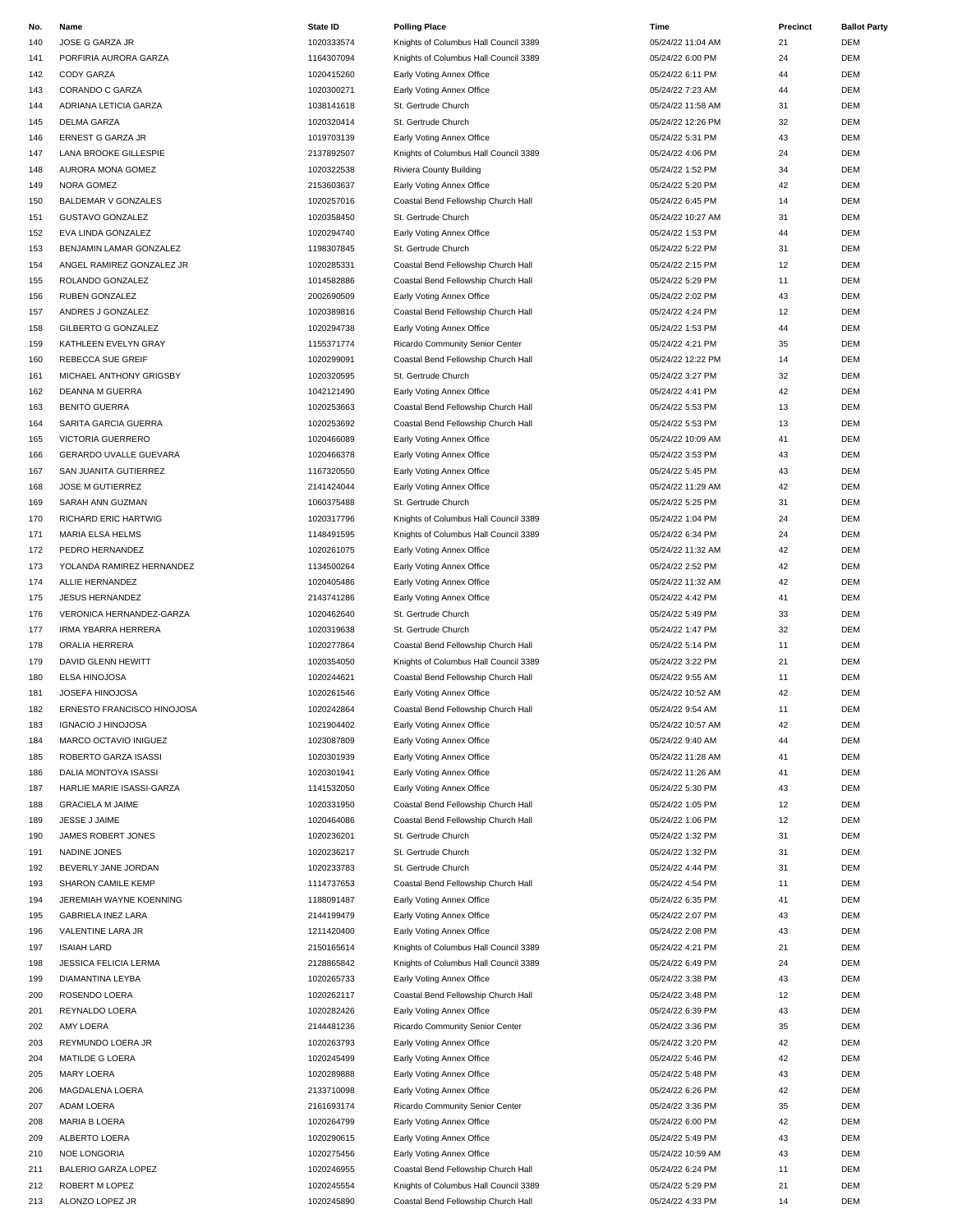| No. | Name                           | <b>State ID</b> | <b>Polling Place</b>                  | Time              | Precinct | <b>Ballot Party</b> |
|-----|--------------------------------|-----------------|---------------------------------------|-------------------|----------|---------------------|
| 214 | <b>DELIA LOPEZ</b>             | 1020246430      | Coastal Bend Fellowship Church Hall   | 05/24/22 6:25 PM  | 11       | <b>DEM</b>          |
| 215 | EDNA LOPEZ                     | 1020245916      | Coastal Bend Fellowship Church Hall   | 05/24/22 4:33 PM  | 14       | <b>DEM</b>          |
| 216 | KRYSTAL LEE LOPEZ              | 1158696251      | Early Voting Annex Office             | 05/24/22 6:57 PM  | 42       | <b>DEM</b>          |
| 217 | ARACELY GONZALEZ LOPEZ         | 1020245549      | Knights of Columbus Hall Council 3389 | 05/24/22 5:27 PM  | 21       | DEM                 |
| 218 | DANIEL LOPEZ                   | 1020299223      | Early Voting Annex Office             | 05/24/22 1:16 PM  | 41       | <b>DEM</b>          |
|     |                                | 1020346886      |                                       |                   |          |                     |
| 219 | JULIO LOPEZ JR                 |                 | Riviera County Building               | 05/24/22 10:52 AM | 34       | <b>DEM</b>          |
| 220 | VALERIE R LOVEWELL             | 1006426732      | Early Voting Annex Office             | 05/24/22 5:02 PM  | 43       | <b>DEM</b>          |
| 221 | ELMA VILLARREAL LOWE           | 1020322426      | Riviera County Building               | 05/24/22 5:57 PM  | 34       | <b>DEM</b>          |
| 222 | SAMUEL RUIZ MALDONADO          | 1020385749      | Early Voting Annex Office             | 05/24/22 5:32 PM  | 43       | DEM                 |
| 223 | <b>EMILIO MANGEL JR</b>        | 1007168425      | Coastal Bend Fellowship Church Hall   | 05/24/22 3:47 PM  | 11       | DEM                 |
| 224 | ANYSE CASTILLO MARQUEZ         | 1197713552      | Early Voting Annex Office             | 05/24/22 4:21 PM  | 42       | <b>DEM</b>          |
| 225 | PATRICIA ANN MARTINEZ          | 2149988228      | St. Gertrude Church                   | 05/24/22 5:54 PM  | 31       | <b>DEM</b>          |
| 226 | ARMANDO ARNULFO MARTINEZ       | 1020309507      | Knights of Columbus Hall Council 3389 | 05/24/22 5:31 PM  | 22       | DEM                 |
| 227 | JAIME MARTINEZ                 | 1020280576      | Early Voting Annex Office             | 05/24/22 5:56 PM  | 41       | DEM                 |
| 228 | DORA MARTINEZ                  | 1020320894      | St. Gertrude Church                   | 05/24/22 2:06 PM  | 31       | <b>DEM</b>          |
| 229 | MARIA EMILIA MARTINEZ          | 1211578744      | Coastal Bend Fellowship Church Hall   | 05/24/22 5:55 PM  | 14       | <b>DEM</b>          |
| 230 | DANIEL ANTONIO MARTINEZ        | 1014311937      | St. Gertrude Church                   | 05/24/22 5:55 PM  | 31       | <b>DEM</b>          |
| 231 | JOSE ENRIQUE MARTINEZ          | 1020307067      | Early Voting Annex Office             | 05/24/22 4:47 PM  | 43       | <b>DEM</b>          |
|     |                                | 1020309511      |                                       |                   |          |                     |
| 232 | CARMELITA GARCIA MARTINEZ      |                 | Knights of Columbus Hall Council 3389 | 05/24/22 5:30 PM  | 22       | DEM                 |
| 233 | MARISA MARTINEZ-CHAPA          | 1072337229      | St. Gertrude Church                   | 05/24/22 8:51 AM  | 31       | <b>DEM</b>          |
| 234 | JOE MASCORRO JR                | 1020302275      | Early Voting Annex Office             | 05/24/22 3:31 PM  | 41       | <b>DEM</b>          |
| 235 | DALILA MASCORRO                | 1020302281      | Early Voting Annex Office             | 05/24/22 3:32 PM  | 41       | <b>DEM</b>          |
| 236 | <b>DAVID MATA</b>              | 1020283889      | Early Voting Annex Office             | 05/24/22 5:01 PM  | 43       | DEM                 |
| 237 | JODI LYNETTE MCCLELLAN         | 1175955015      | Knights of Columbus Hall Council 3389 | 05/24/22 6:59 PM  | 21       | DEM                 |
| 238 | <b>ENRIQUE GARCIA MEDINA</b>   | 1020312197      | Knights of Columbus Hall Council 3389 | 05/24/22 5:27 PM  | 24       | <b>DEM</b>          |
| 239 | <b>SYLVIA MEDINA</b>           | 1020312184      | Knights of Columbus Hall Council 3389 | 05/24/22 5:26 PM  | 24       | <b>DEM</b>          |
| 240 | ANDREW ROBERT MENDEZ           | 1143937996      | Early Voting Annex Office             | 05/24/22 6:41 PM  | 43       | <b>DEM</b>          |
| 241 | ROLANDO O MENDEZ               | 1020354764      | Coastal Bend Fellowship Church Hall   | 05/24/22 11:38 AM | 13       | <b>DEM</b>          |
| 242 | <b>HILDA MENDIETTA</b>         | 1020320962      | Coastal Bend Fellowship Church Hall   | 05/24/22 8:39 AM  | 14       | <b>DEM</b>          |
| 243 | EUGENIO PENA MENDIETTA         | 1020276639      |                                       | 05/24/22 11:48 AM | 35       | <b>DEM</b>          |
|     |                                |                 | Ricardo Community Senior Center       |                   |          |                     |
| 244 | LYDIA OZUNA MENDIETTA          | 1020276185      | Ricardo Community Senior Center       | 05/24/22 11:49 AM | 35       | <b>DEM</b>          |
| 245 | ALFREDO G MENDIETTA            | 1020320970      | Coastal Bend Fellowship Church Hall   | 05/24/22 8:39 AM  | 14       | <b>DEM</b>          |
| 246 | DAVID ALBERTO MENDOZA          | 1020394431      | Ricardo Community Senior Center       | 05/24/22 1:12 PM  | 35       | DEM                 |
| 247 | MANFREDO ROLANDO MOLINA        | 1020235631      | Knights of Columbus Hall Council 3389 | 05/24/22 4:22 PM  | 21       | DEM                 |
| 248 | ENRIQUE ANTONIO MONSEVAIS      | 2190912530      | Early Voting Annex Office             | 05/24/22 5:46 PM  | 42       | <b>DEM</b>          |
| 249 | JESSICA MORENO MONTALVO        | 1020265767      | Early Voting Annex Office             | 05/24/22 1:57 PM  | 42       | DEM                 |
| 250 | VICTOR MANUEL MONTEZ           | 1022789562      | Coastal Bend Fellowship Church Hall   | 05/24/22 6:12 PM  | 14       | DEM                 |
| 251 | <b>LETICIA MONTEZ</b>          | 1020335032      | Coastal Bend Fellowship Church Hall   | 05/24/22 6:13 PM  | 14       | <b>DEM</b>          |
| 252 | NORMA MARTINEZ MOON            | 1125297375      | Coastal Bend Fellowship Church Hall   | 05/24/22 2:52 PM  | 14       | DEM                 |
| 253 | <b>EMALY ESPERANSA MORALES</b> | 1020287301      | Early Voting Annex Office             | 05/24/22 2:20 PM  | 43       | DEM                 |
| 254 | HERMELINDA ESQUIVEL MORENO     | 1020261184      | Early Voting Annex Office             | 05/24/22 6:09 PM  | 42       | <b>DEM</b>          |
| 255 | <b>JERI SNYDER MOREY</b>       | 1020306713      | Early Voting Annex Office             | 05/24/22 2:23 PM  | 44       | <b>DEM</b>          |
|     | <b>VICTORIA AMAYA MORIN</b>    |                 |                                       |                   | 44       | DEM                 |
| 256 |                                | 1020367122      | Early Voting Annex Office             | 05/24/22 4:39 PM  |          |                     |
| 257 | VERONICA ANNETTE MOYA          | 1151894454      | Early Voting Annex Office             | 05/24/22 12:24 PM | 42       | <b>DEM</b>          |
| 258 | LINDA ANN MUGUERZA             | 1020282141      | Early Voting Annex Office             | 05/24/22 7:18 AM  | 43       | <b>DEM</b>          |
| 259 | MARIA MUNOZ                    | 1020260893      | Early Voting Annex Office             | 05/24/22 3:52 PM  | 42       | <b>DEM</b>          |
| 260 | SYLVIA NAVARRO                 | 1020238565      | St. Gertrude Church                   | 05/24/22 9:38 AM  | 31       | <b>DEM</b>          |
| 261 | DANIEL PEREZ NAVEJAR           | 1020245992      | Early Voting Annex Office             | 05/24/22 9:00 AM  | 41       | <b>DEM</b>          |
| 262 | KIMBERLY DIANE OCHOA           | 1020381410      | Early Voting Annex Office             | 05/24/22 6:25 PM  | 43       | DEM                 |
| 263 | <b>MONICA OLVERA</b>           | 1020415021      | Early Voting Annex Office             | 05/24/22 5:22 PM  | 43       | DEM                 |
| 264 | <b>NOEMI ORTIZ</b>             | 1020250312      | Coastal Bend Fellowship Church Hall   | 05/24/22 5:16 PM  | 11       | <b>DEM</b>          |
| 265 | ALFREDO ORTIZ                  | 1020246448      | Coastal Bend Fellowship Church Hall   | 05/24/22 11:46 AM | 11       | <b>DEM</b>          |
| 266 | JOSEPH EARL PAEPKE             | 2121675781      | Ricardo Community Senior Center       | 05/24/22 11:51 AM | 35       | <b>DEM</b>          |
| 267 | ANITA GONZALEZ PENA            | 1020334049      | St. Gertrude Church                   | 05/24/22 11:34 AM | 33       | <b>DEM</b>          |
|     | <b>GUADALUPE N PENA</b>        | 1020347897      | Early Voting Annex Office             |                   | 42       | <b>DEM</b>          |
| 268 |                                |                 |                                       | 05/24/22 12:04 PM |          |                     |
| 269 | NATALIE DIANE PENA             | 1020287289      | Early Voting Annex Office             | 05/24/22 4:46 PM  | 42       | DEM                 |
| 270 | BRIANNA MICHELLE PENA          | 2168207549      | Early Voting Annex Office             | 05/24/22 2:34 PM  | 42       | DEM                 |
| 271 | AUDON ANTHONY PENA             | 1142268921      | Riviera County Building               | 05/24/22 1:43 PM  | 34       | <b>DEM</b>          |
| 272 | FELIPA B PENA                  | 1020322322      | Riviera County Building               | 05/24/22 1:51 PM  | 34       | DEM                 |
| 273 | MANUEL SEBASTIAN PENA          | 1020334065      | St. Gertrude Church                   | 05/24/22 11:32 AM | 33       | DEM                 |
| 274 | MARIA ANGELITA PENA            | 1020256992      | Coastal Bend Fellowship Church Hall   | 05/24/22 6:41 PM  | 14       | <b>DEM</b>          |
| 275 | PAMELA ANN PENA                | 1182853631      | Coastal Bend Fellowship Church Hall   | 05/24/22 4:30 PM  | 14       | <b>DEM</b>          |
| 276 | AUDON JUSTO PENA               | 2125335870      | Riviera County Building               | 05/24/22 1:43 PM  | 34       | DEM                 |
| 277 | EDNA PENA                      | 1020342294      | Riviera County Building               | 05/24/22 1:44 PM  | 34       | DEM                 |
| 278 | SANJUANITA ROSITA PENA         | 1020465379      | Riviera County Building               | 05/24/22 3:20 PM  | 34       | <b>DEM</b>          |
| 279 | ENEDINA P PENA                 | 1020343206      | Knights of Columbus Hall Council 3389 | 05/24/22 11:40 AM | 24       | <b>DEM</b>          |
| 280 | PRISILA AMERICA PENA NIETO     | 2001922825      | Coastal Bend Fellowship Church Hall   | 05/24/22 3:20 PM  | 14       | <b>DEM</b>          |
|     |                                |                 |                                       |                   |          |                     |
| 281 | ROLANDO VALADEZ PEREZ          | 1020267858      | Knights of Columbus Hall Council 3389 | 05/24/22 3:10 PM  | 21       | DEM                 |
| 282 | RAMON P PEREZ JR               | 1020268529      | St. Gertrude Church                   | 05/24/22 1:14 PM  | 31       | <b>DEM</b>          |
| 283 | MARILYN LOIS PEREZ             | 2169349339      | Coastal Bend Fellowship Church Hall   | 05/24/22 1:44 PM  | 14       | DEM                 |
| 284 | LUISA MARIE MORENO PEREZ       | 1211479768      | Early Voting Annex Office             | 05/24/22 3:58 PM  | 43       | <b>DEM</b>          |
| 285 | <b>NORMA PEREZ</b>             | 1020267827      | Knights of Columbus Hall Council 3389 | 05/24/22 3:09 PM  | 21       | <b>DEM</b>          |
| 286 | MELINDA SUE PEREZ              | 1024069919      | Coastal Bend Fellowship Church Hall   | 05/24/22 5:34 PM  | 14       | DEM                 |
| 287 | RALPH ALFORD PEREZ SR          | 2169324507      | Coastal Bend Fellowship Church Hall   | 05/24/22 7:38 AM  | 14       | DEM                 |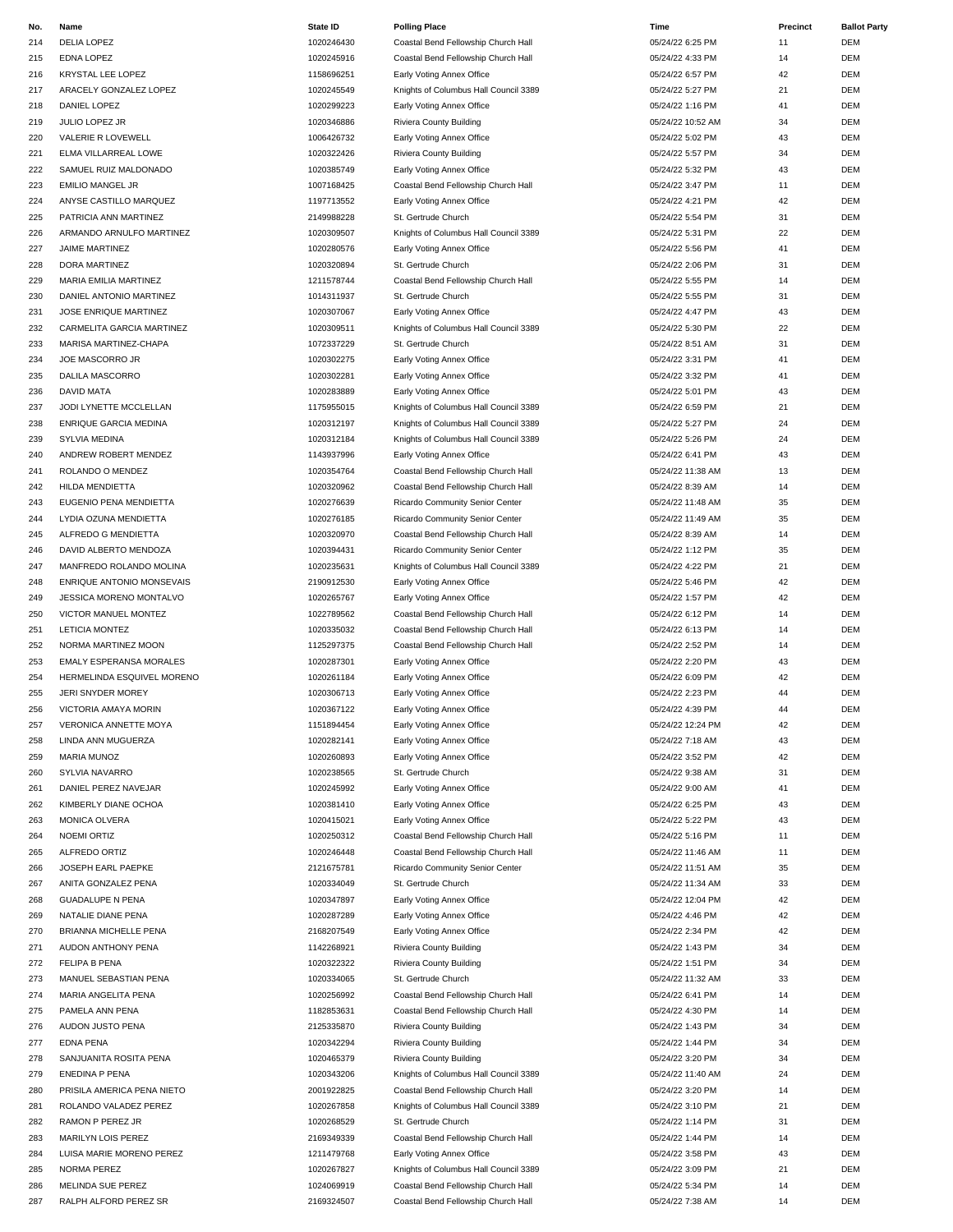| No. | Name                          | <b>State ID</b> | <b>Polling Place</b>                  | Time              | Precinct | <b>Ballot Party</b> |
|-----|-------------------------------|-----------------|---------------------------------------|-------------------|----------|---------------------|
| 288 | JESSICA ANN PEREZ             | 1020354273      | Early Voting Annex Office             | 05/24/22 3:11 PM  | 42       | <b>DEM</b>          |
| 289 | JOSE LUIS PRADO               | 1020340347      | St. Gertrude Church                   | 05/24/22 5:30 PM  | 32       | DEM                 |
| 290 | SYLVIA MUNIZ PRIETO           | 1020281683      | Early Voting Annex Office             | 05/24/22 12:11 PM | 41       | <b>DEM</b>          |
| 291 | <b>TERESA MARIE QUINONES</b>  | 1156097732      | Early Voting Annex Office             | 05/24/22 6:08 PM  | 41       | <b>DEM</b>          |
| 292 | <b>FRANCES QUINONES</b>       | 1020303389      | Early Voting Annex Office             | 05/24/22 5:09 PM  | 41       | <b>DEM</b>          |
| 293 | PATRICIA LAVERNE QUINONES     | 1020311769      | St. Gertrude Church                   | 05/24/22 1:19 PM  | 32       | <b>DEM</b>          |
| 294 | ERNESTINA QUINTANILLA         | 1020257662      | Early Voting Annex Office             | 05/24/22 8:22 AM  | 42       | <b>DEM</b>          |
| 295 | MONICA NORI RAMIREZ           | 1007461998      | St. Gertrude Church                   | 05/24/22 8:52 AM  | 31       | <b>DEM</b>          |
| 296 | MARTHA E RAMIREZ              | 1020318261      | Knights of Columbus Hall Council 3389 | 05/24/22 4:41 PM  | 21       | <b>DEM</b>          |
| 297 | <b>GLENDA ANN RAMIREZ</b>     | 1020286705      | Early Voting Annex Office             | 05/24/22 10:57 AM | 43       | <b>DEM</b>          |
|     | JUAN MANUEL RAMIREZ           | 1020318274      |                                       | 05/24/22 4:45 PM  | 21       | <b>DEM</b>          |
| 298 |                               |                 | Knights of Columbus Hall Council 3389 |                   |          |                     |
| 299 | <b>NICOLE RAMON</b>           | 1037914871      | St. Gertrude Church                   | 05/24/22 6:17 PM  | 31       | DEM                 |
| 300 | <b>BELINDA S RAMOS</b>        | 1020286056      | Early Voting Annex Office             | 05/24/22 1:47 PM  | 43       | <b>DEM</b>          |
| 301 | ALFONSO ROMEO RAMOS JR        | 1020237439      | St. Gertrude Church                   | 05/24/22 8:52 AM  | 31       | <b>DEM</b>          |
| 302 | JOSE LEONEL RAMOS SR          | 1020285308      | Early Voting Annex Office             | 05/24/22 9:18 AM  | 43       | <b>DEM</b>          |
| 303 | DELIA GONZALEZ RANGEL         | 1037990502      | Early Voting Annex Office             | 05/24/22 4:16 PM  | 44       | <b>DEM</b>          |
| 304 | JOEY RAY RATCLIFF             | 1185967387      | St. Gertrude Church                   | 05/24/22 3:27 PM  | 31       | <b>DEM</b>          |
| 305 | OI YEE MONICA WONG RATCLIFF   | 1216999659      | St. Gertrude Church                   | 05/24/22 3:27 PM  | 31       | <b>DEM</b>          |
| 306 | BARBARA ANN RAULERSON         | 2169947003      | Early Voting Annex Office             | 05/24/22 2:53 PM  | 44       | <b>DEM</b>          |
| 307 | MONICA GADDIS REED            | 1165659106      | Coastal Bend Fellowship Church Hall   | 05/24/22 5:20 PM  | 14       | <b>DEM</b>          |
| 308 | AIDA G REYES                  | 1020281575      | Early Voting Annex Office             | 05/24/22 6:03 PM  | 43       | <b>DEM</b>          |
| 309 | REGINA ELENI REYNA            | 1149177071      | Early Voting Annex Office             | 05/24/22 3:57 PM  | 41       | <b>DEM</b>          |
| 310 | <b>JESUS DOROTEO RIOS</b>     | 1020286574      | Early Voting Annex Office             | 05/24/22 4:48 PM  | 42       | <b>DEM</b>          |
| 311 | HERMENEJILDO RIOS JR          | 1035751988      | Early Voting Annex Office             | 05/24/22 6:43 PM  | 43       | <b>DEM</b>          |
| 312 | PATRICIA VILLANUEVA RIOS      | 1020287420      | Early Voting Annex Office             | 05/24/22 8:05 AM  | 42       | <b>DEM</b>          |
| 313 | JOHN DANIEL ROBERTSON         | 2147517575      | St. Gertrude Church                   | 05/24/22 1:54 PM  | 31       | <b>DEM</b>          |
| 314 | ROSALINDA A RODRIGUEZ         | 1107437013      | Early Voting Annex Office             | 05/24/22 6:34 PM  | 42       | <b>DEM</b>          |
| 315 | OMAR L RODRIGUEZ              | 1020264003      | Early Voting Annex Office             | 05/24/22 9:24 AM  | 42       | <b>DEM</b>          |
|     |                               |                 |                                       |                   | 42       | <b>DEM</b>          |
| 316 | ANNETTE AGUILAR RODRIGUEZ     | 1020265056      | Early Voting Annex Office             | 05/24/22 1:16 PM  |          |                     |
| 317 | ANITA ROJAS                   | 1020300855      | Coastal Bend Fellowship Church Hall   | 05/24/22 4:53 PM  | 14       | <b>DEM</b>          |
| 318 | RAFAEL RUBALCABA III          | 1198964784      | Early Voting Annex Office             | 05/24/22 5:17 PM  | 44       | <b>DEM</b>          |
| 319 | CITLALLI JACQUELINE RUBALCABA | 2142657842      | Early Voting Annex Office             | 05/24/22 5:40 PM  | 44       | <b>DEM</b>          |
| 320 | YOLANDA RUIZ                  | 1020244020      | Coastal Bend Fellowship Church Hall   | 05/24/22 6:15 PM  | 14       | <b>DEM</b>          |
| 321 | JENNIFER LEA RUIZ             | 1150092723      | Ricardo Community Senior Center       | 05/24/22 4:21 PM  | 35       | <b>DEM</b>          |
| 322 | RENERIO FLORENTINO RUIZ       | 1020244012      | Coastal Bend Fellowship Church Hall   | 05/24/22 6:11 PM  | 14       | <b>DEM</b>          |
| 323 | JOSE SAENZ                    | 1020305471      | Early Voting Annex Office             | 05/24/22 5:47 PM  | 41       | <b>DEM</b>          |
| 324 | MANUEL SALAZAR JR             | 1020279300      | Coastal Bend Fellowship Church Hall   | 05/24/22 5:19 PM  | 13       | <b>DEM</b>          |
| 325 | OLINDA SALAZAR                | 1020279067      | Coastal Bend Fellowship Church Hall   | 05/24/22 5:18 PM  | 13       | <b>DEM</b>          |
| 326 | ESTEVAN DAVID SALAZAR         | 2144269633      | Early Voting Annex Office             | 05/24/22 6:50 PM  | 44       | <b>DEM</b>          |
| 327 | FRANCISCO DELANO SALDANA      | 1020259686      | Early Voting Annex Office             | 05/24/22 8:32 AM  | 42       | <b>DEM</b>          |
| 328 | <b>FRANCES SALDIVAR</b>       | 1020271008      | Knights of Columbus Hall Council 3389 | 05/24/22 5:49 PM  | 21       | <b>DEM</b>          |
| 329 | LUIS GARCIA SALDIVAR          | 2121920076      | Knights of Columbus Hall Council 3389 | 05/24/22 3:57 PM  | 21       | <b>DEM</b>          |
| 330 | ROSAELIA SALINAS              | 1020247811      | Coastal Bend Fellowship Church Hall   | 05/24/22 5:52 PM  | 11       | <b>DEM</b>          |
| 331 | RICHARD ROGER SALINAS JR      | 1149494008      | Early Voting Annex Office             | 05/24/22 5:12 PM  | 43       | <b>DEM</b>          |
| 332 | <b>SARA SALINAS</b>           | 1020329803      | Coastal Bend Fellowship Church Hall   | 05/24/22 10:10 AM | 13       | <b>DEM</b>          |
| 333 | CONCEPCION M SALINAS          | 1020290102      | Early Voting Annex Office             | 05/24/22 12:13 PM | 43       | <b>DEM</b>          |
| 334 | NILDA IRENE SALINAS           | 1020301420      | Early Voting Annex Office             | 05/24/22 12:43 PM | 41       | <b>DEM</b>          |
| 335 | RICHARD ROGER SALINAS         |                 |                                       | 05/24/22 5:12 PM  | 43       | DEM                 |
|     |                               | 1020307112      | Early Voting Annex Office             |                   |          |                     |
| 336 | ANDRES LUCIO SALINAS          | 1020247807      | Coastal Bend Fellowship Church Hall   | 05/24/22 5:52 PM  | 11       | DEM                 |
| 337 | MARIA LUISA SALINAS           | 1020286746      | Early Voting Annex Office             | 05/24/22 4:44 PM  | 44       | <b>DEM</b>          |
| 338 | DELMA DIONICIA SALINAS        | 1020276429      | Early Voting Annex Office             | 05/24/22 7:10 AM  | 43       | <b>DEM</b>          |
| 339 | <b>GINA LYNN SALINAS</b>      | 1020308435      | Early Voting Annex Office             | 05/24/22 5:12 PM  | 43       | <b>DEM</b>          |
| 340 | PEDRO SALINAS                 | 1020355634      | Knights of Columbus Hall Council 3389 | 05/24/22 6:14 PM  | 23       | <b>DEM</b>          |
| 341 | <b>MARCUS RAY SALINAS</b>     | 1020413191      | Early Voting Annex Office             | 05/24/22 11:41 AM | 43       | DEM                 |
| 342 | <b>GRACIELA VEGA SALINAS</b>  | 1020383649      | Ricardo Community Senior Center       | 05/24/22 12:33 PM | 35       | DEM                 |
| 343 | DANIEL SALINAS III            | 1211604796      | Early Voting Annex Office             | 05/24/22 4:44 PM  | 44       | <b>DEM</b>          |
| 344 | RICARDO SALINAS               | 1020340830      | Ricardo Community Senior Center       | 05/24/22 12:33 PM | 35       | <b>DEM</b>          |
| 345 | ALYSSA DANIELLE SALINAS       | 1190430654      | Early Voting Annex Office             | 05/24/22 6:05 PM  | 44       | <b>DEM</b>          |
| 346 | <b>ANTHONY SAMUDIO</b>        | 1020268351      | St. Gertrude Church                   | 05/24/22 3:54 PM  | 31       | <b>DEM</b>          |
| 347 | BENITA GONZALEZ SANCHEZ       | 1020293383      | Knights of Columbus Hall Council 3389 | 05/24/22 2:53 PM  | 23       | <b>DEM</b>          |
| 348 | EMMA HERLINDA SANCHEZ         | 1021347051      | Knights of Columbus Hall Council 3389 | 05/24/22 6:36 PM  | 24       | <b>DEM</b>          |
| 349 | GUADALUPE DELAROSA SANCHEZ    | 1020375157      | Early Voting Annex Office             | 05/24/22 8:15 AM  | 43       | <b>DEM</b>          |
| 350 | YOLANDA G SANCHEZ             | 1020291126      | Early Voting Annex Office             | 05/24/22 6:03 PM  | 43       | <b>DEM</b>          |
|     |                               |                 |                                       |                   |          | DEM                 |
| 351 | YOLANDA M SMITH               | 1020349670      | Early Voting Annex Office             | 05/24/22 2:39 PM  | 44       |                     |
| 352 | <b>GROVER HUDEAN SMITH</b>    | 1213254412      | Ricardo Community Senior Center       | 05/24/22 8:49 AM  | 35       | DEM                 |
| 353 | PATRICIA LEE SOLIZ            | 1020389412      | Knights of Columbus Hall Council 3389 | 05/24/22 3:56 PM  | 22       | <b>DEM</b>          |
| 354 | JUAN LARA SOTO                | 1165770431      | Knights of Columbus Hall Council 3389 | 05/24/22 9:03 AM  | 21       | <b>DEM</b>          |
| 355 | ROSA MARGARITA SUAREZ         | 1020412497      | Coastal Bend Fellowship Church Hall   | 05/24/22 5:12 PM  | 11       | DEM                 |
| 356 | WILLIAM LEE SWEENY JR         | 1073909558      | Coastal Bend Fellowship Church Hall   | 05/24/22 5:02 PM  | 13       | DEM                 |
| 357 | EVAN PHILIP TANNER            | 2163271682      | Coastal Bend Fellowship Church Hall   | 05/24/22 3:35 PM  | 11       | <b>DEM</b>          |
| 358 | SELINA ANN TIJERINA           | 1160337692      | Coastal Bend Fellowship Church Hall   | 05/24/22 12:25 PM | 11       | DEM                 |
| 359 | ALICIA TIJERINA               | 1020328807      | Coastal Bend Fellowship Church Hall   | 05/24/22 10:26 AM | 11       | <b>DEM</b>          |
| 360 | ROBERTO LUIS TORRES           | 1020380495      | Knights of Columbus Hall Council 3389 | 05/24/22 12:37 PM | 24       | DEM                 |
| 361 | <b>NELDA TREVINO</b>          | 1020306980      | Knights of Columbus Hall Council 3389 | 05/24/22 9:55 AM  | 22       | <b>DEM</b>          |